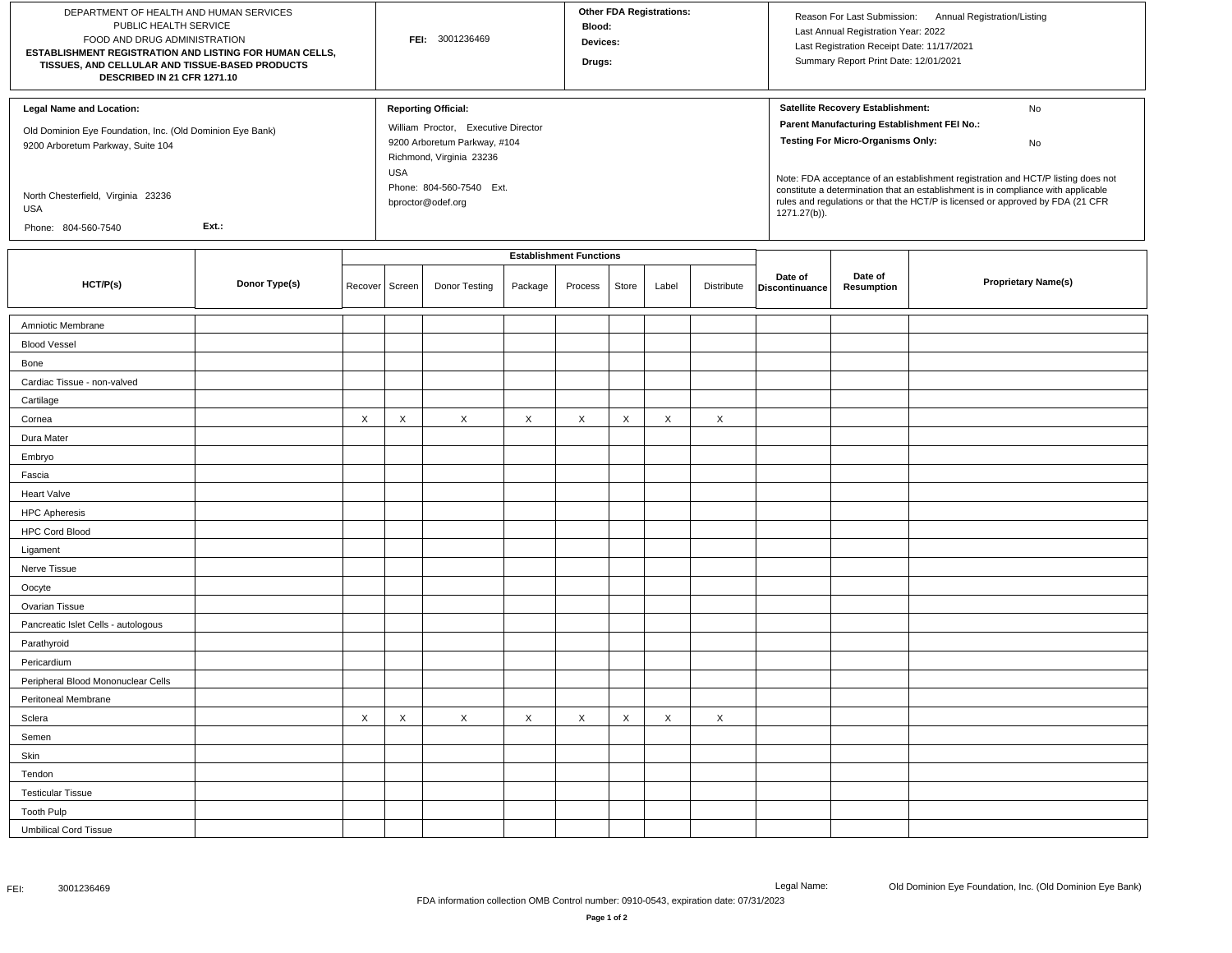**Additional Information:** No additional information provided.

 **Proprietary Name(s):**

FEI: 3001236469

Legal Name: Old Dominion Eye Foundation, Inc. (Old Dominion Eye Bank)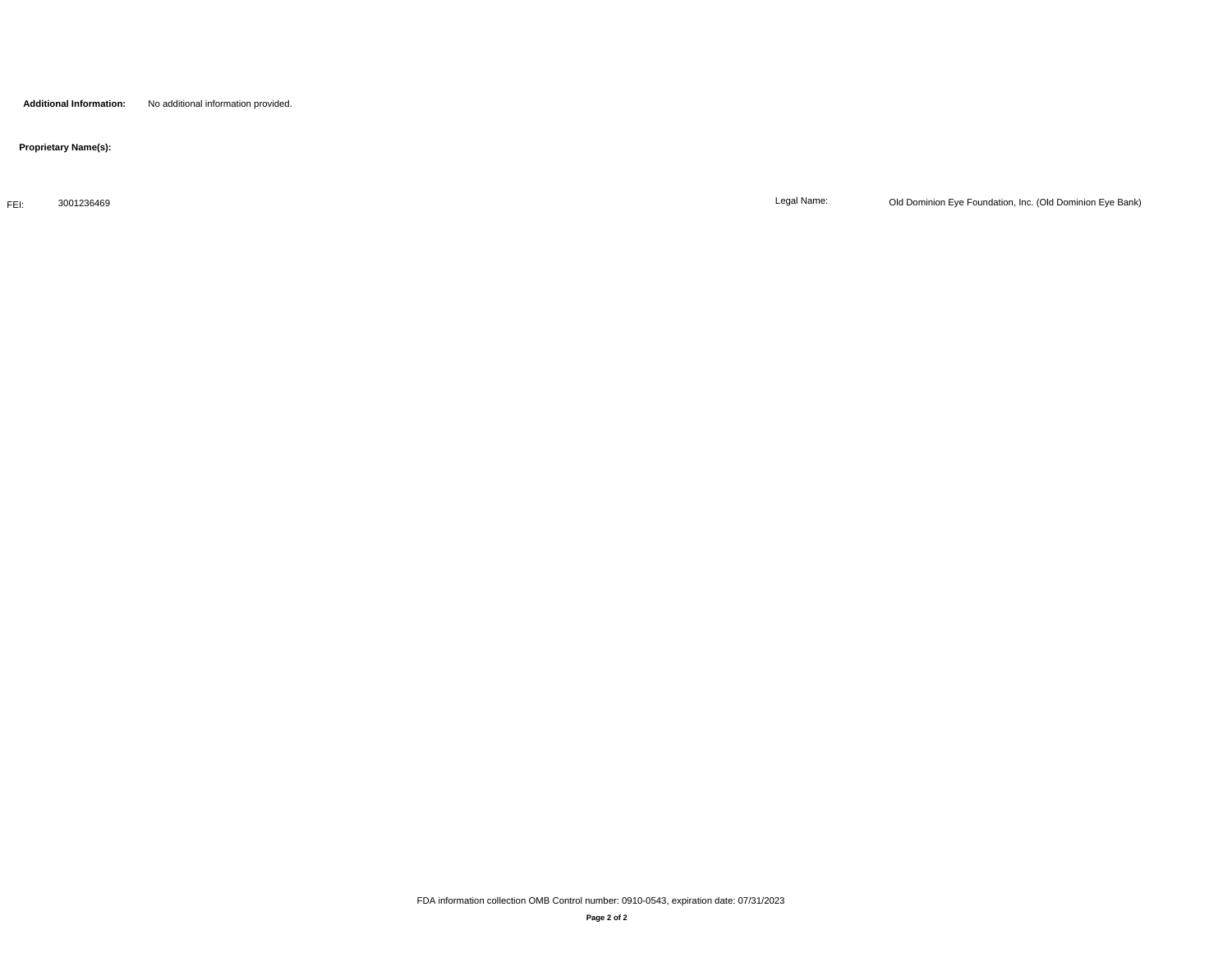| DEPARTMENT OF HEALTH AND HUMAN SERVICES<br>PUBLIC HEALTH SERVICE<br>FOOD AND DRUG ADMINISTRATION<br>ESTABLISHMENT REGISTRATION AND LISTING FOR HUMAN CELLS,<br>TISSUES, AND CELLULAR AND TISSUE-BASED PRODUCTS<br>DESCRIBED IN 21 CFR 1271.10 |               |         |        | FEI: 3001236470                                                                                                                                     |         |                                |       | <b>Other FDA Registrations:</b> |            |                                                                                                                                                                                                                                                                                                                                                                                                                    | Reason For Last Submission: Annual Registration/Listing<br>Last Annual Registration Year: 2022<br>Last Registration Receipt Date: 11/17/2021<br>Summary Report Print Date: 12/01/2021 |                            |  |  |
|-----------------------------------------------------------------------------------------------------------------------------------------------------------------------------------------------------------------------------------------------|---------------|---------|--------|-----------------------------------------------------------------------------------------------------------------------------------------------------|---------|--------------------------------|-------|---------------------------------|------------|--------------------------------------------------------------------------------------------------------------------------------------------------------------------------------------------------------------------------------------------------------------------------------------------------------------------------------------------------------------------------------------------------------------------|---------------------------------------------------------------------------------------------------------------------------------------------------------------------------------------|----------------------------|--|--|
| <b>Legal Name and Location:</b><br>Old Dominion Eye Foundation, Inc., Northern VA Branch<br>8421 Dorsey Circle<br>Suite 101<br>Manassas, Virginia 20110                                                                                       |               |         |        | <b>Reporting Official:</b><br>William E Proctor, CEO<br>9200 Arboretum Parkway<br>Suite 104<br>Richmond, Virginia 23236<br>Phone: 804-560-7540 Ext. |         |                                |       |                                 |            | Satellite Recovery Establishment:<br>Yes<br>Parent Manufacturing Establishment FEI No.:<br>3001236469<br><b>Testing For Micro-Organisms Only:</b><br>No<br>Note: FDA acceptance of an establishment registration and HCT/P listing does not<br>constitute a determination that an establishment is in compliance with applicable<br>rules and regulations or that the HCT/P is licensed or approved by FDA (21 CFR |                                                                                                                                                                                       |                            |  |  |
| <b>USA</b><br>Ext.:<br>Phone: 703-361-5714                                                                                                                                                                                                    |               |         |        | bproctor@odef.org                                                                                                                                   |         |                                |       |                                 |            | 1271.27(b)).                                                                                                                                                                                                                                                                                                                                                                                                       |                                                                                                                                                                                       |                            |  |  |
|                                                                                                                                                                                                                                               |               |         |        |                                                                                                                                                     |         | <b>Establishment Functions</b> |       |                                 |            |                                                                                                                                                                                                                                                                                                                                                                                                                    |                                                                                                                                                                                       |                            |  |  |
| HCT/P(s)                                                                                                                                                                                                                                      | Donor Type(s) | Recover | Screen | Donor Testing                                                                                                                                       | Package | Process                        | Store | Label                           | Distribute | Date of<br>Discontinuance                                                                                                                                                                                                                                                                                                                                                                                          | Date of<br><b>Resumption</b>                                                                                                                                                          | <b>Proprietary Name(s)</b> |  |  |
| Amniotic Membrane                                                                                                                                                                                                                             |               |         |        |                                                                                                                                                     |         |                                |       |                                 |            |                                                                                                                                                                                                                                                                                                                                                                                                                    |                                                                                                                                                                                       |                            |  |  |
| <b>Blood Vessel</b>                                                                                                                                                                                                                           |               |         |        |                                                                                                                                                     |         |                                |       |                                 |            |                                                                                                                                                                                                                                                                                                                                                                                                                    |                                                                                                                                                                                       |                            |  |  |
| Bone                                                                                                                                                                                                                                          |               |         |        |                                                                                                                                                     |         |                                |       |                                 |            |                                                                                                                                                                                                                                                                                                                                                                                                                    |                                                                                                                                                                                       |                            |  |  |
| Cardiac Tissue - non-valved                                                                                                                                                                                                                   |               |         |        |                                                                                                                                                     |         |                                |       |                                 |            |                                                                                                                                                                                                                                                                                                                                                                                                                    |                                                                                                                                                                                       |                            |  |  |
| Cartilage                                                                                                                                                                                                                                     |               |         |        |                                                                                                                                                     |         |                                |       |                                 |            |                                                                                                                                                                                                                                                                                                                                                                                                                    |                                                                                                                                                                                       |                            |  |  |
| Cornea                                                                                                                                                                                                                                        |               | X       |        |                                                                                                                                                     | X       |                                |       | X                               |            |                                                                                                                                                                                                                                                                                                                                                                                                                    |                                                                                                                                                                                       |                            |  |  |
| Dura Mater                                                                                                                                                                                                                                    |               |         |        |                                                                                                                                                     |         |                                |       |                                 |            |                                                                                                                                                                                                                                                                                                                                                                                                                    |                                                                                                                                                                                       |                            |  |  |
| Embryo                                                                                                                                                                                                                                        |               |         |        |                                                                                                                                                     |         |                                |       |                                 |            |                                                                                                                                                                                                                                                                                                                                                                                                                    |                                                                                                                                                                                       |                            |  |  |
| Fascia                                                                                                                                                                                                                                        |               |         |        |                                                                                                                                                     |         |                                |       |                                 |            |                                                                                                                                                                                                                                                                                                                                                                                                                    |                                                                                                                                                                                       |                            |  |  |
| <b>Heart Valve</b>                                                                                                                                                                                                                            |               |         |        |                                                                                                                                                     |         |                                |       |                                 |            |                                                                                                                                                                                                                                                                                                                                                                                                                    |                                                                                                                                                                                       |                            |  |  |
| <b>HPC Apheresis</b>                                                                                                                                                                                                                          |               |         |        |                                                                                                                                                     |         |                                |       |                                 |            |                                                                                                                                                                                                                                                                                                                                                                                                                    |                                                                                                                                                                                       |                            |  |  |
| <b>HPC Cord Blood</b>                                                                                                                                                                                                                         |               |         |        |                                                                                                                                                     |         |                                |       |                                 |            |                                                                                                                                                                                                                                                                                                                                                                                                                    |                                                                                                                                                                                       |                            |  |  |
| Ligament                                                                                                                                                                                                                                      |               |         |        |                                                                                                                                                     |         |                                |       |                                 |            |                                                                                                                                                                                                                                                                                                                                                                                                                    |                                                                                                                                                                                       |                            |  |  |
| Nerve Tissue                                                                                                                                                                                                                                  |               |         |        |                                                                                                                                                     |         |                                |       |                                 |            |                                                                                                                                                                                                                                                                                                                                                                                                                    |                                                                                                                                                                                       |                            |  |  |
| Oocyte                                                                                                                                                                                                                                        |               |         |        |                                                                                                                                                     |         |                                |       |                                 |            |                                                                                                                                                                                                                                                                                                                                                                                                                    |                                                                                                                                                                                       |                            |  |  |
| Ovarian Tissue                                                                                                                                                                                                                                |               |         |        |                                                                                                                                                     |         |                                |       |                                 |            |                                                                                                                                                                                                                                                                                                                                                                                                                    |                                                                                                                                                                                       |                            |  |  |
| Pancreatic Islet Cells - autologous                                                                                                                                                                                                           |               |         |        |                                                                                                                                                     |         |                                |       |                                 |            |                                                                                                                                                                                                                                                                                                                                                                                                                    |                                                                                                                                                                                       |                            |  |  |
| Parathyroid                                                                                                                                                                                                                                   |               |         |        |                                                                                                                                                     |         |                                |       |                                 |            |                                                                                                                                                                                                                                                                                                                                                                                                                    |                                                                                                                                                                                       |                            |  |  |
| Pericardium                                                                                                                                                                                                                                   |               |         |        |                                                                                                                                                     |         |                                |       |                                 |            |                                                                                                                                                                                                                                                                                                                                                                                                                    |                                                                                                                                                                                       |                            |  |  |
| Peripheral Blood Mononuclear Cells                                                                                                                                                                                                            |               |         |        |                                                                                                                                                     |         |                                |       |                                 |            |                                                                                                                                                                                                                                                                                                                                                                                                                    |                                                                                                                                                                                       |                            |  |  |
| Peritoneal Membrane                                                                                                                                                                                                                           |               |         |        |                                                                                                                                                     |         |                                |       |                                 |            |                                                                                                                                                                                                                                                                                                                                                                                                                    |                                                                                                                                                                                       |                            |  |  |
| Sclera                                                                                                                                                                                                                                        |               | X       |        |                                                                                                                                                     | X       |                                | Χ     | X                               | X          |                                                                                                                                                                                                                                                                                                                                                                                                                    |                                                                                                                                                                                       |                            |  |  |
| Semen                                                                                                                                                                                                                                         |               |         |        |                                                                                                                                                     |         |                                |       |                                 |            |                                                                                                                                                                                                                                                                                                                                                                                                                    |                                                                                                                                                                                       |                            |  |  |
| Skin                                                                                                                                                                                                                                          |               |         |        |                                                                                                                                                     |         |                                |       |                                 |            |                                                                                                                                                                                                                                                                                                                                                                                                                    |                                                                                                                                                                                       |                            |  |  |
| Tendon                                                                                                                                                                                                                                        |               |         |        |                                                                                                                                                     |         |                                |       |                                 |            |                                                                                                                                                                                                                                                                                                                                                                                                                    |                                                                                                                                                                                       |                            |  |  |
| <b>Testicular Tissue</b>                                                                                                                                                                                                                      |               |         |        |                                                                                                                                                     |         |                                |       |                                 |            |                                                                                                                                                                                                                                                                                                                                                                                                                    |                                                                                                                                                                                       |                            |  |  |
| <b>Tooth Pulp</b>                                                                                                                                                                                                                             |               |         |        |                                                                                                                                                     |         |                                |       |                                 |            |                                                                                                                                                                                                                                                                                                                                                                                                                    |                                                                                                                                                                                       |                            |  |  |
| <b>Umbilical Cord Tissue</b>                                                                                                                                                                                                                  |               |         |        |                                                                                                                                                     |         |                                |       |                                 |            |                                                                                                                                                                                                                                                                                                                                                                                                                    |                                                                                                                                                                                       |                            |  |  |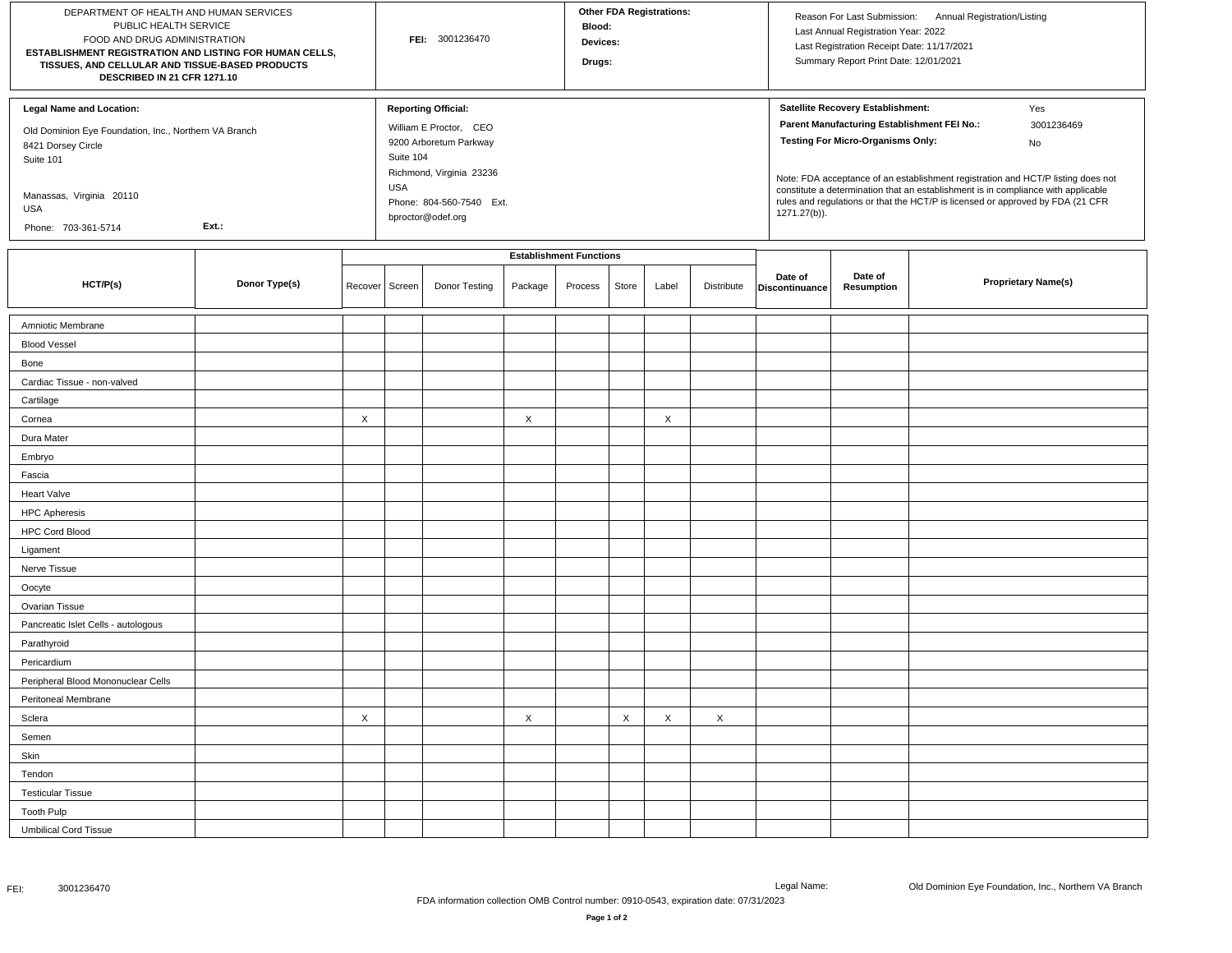**Additional Information:** No additional information provided.

 **Proprietary Name(s):**

FEI: 3001236470

Legal Name: Old Dominion Eye Foundation, Inc., Northern VA Branch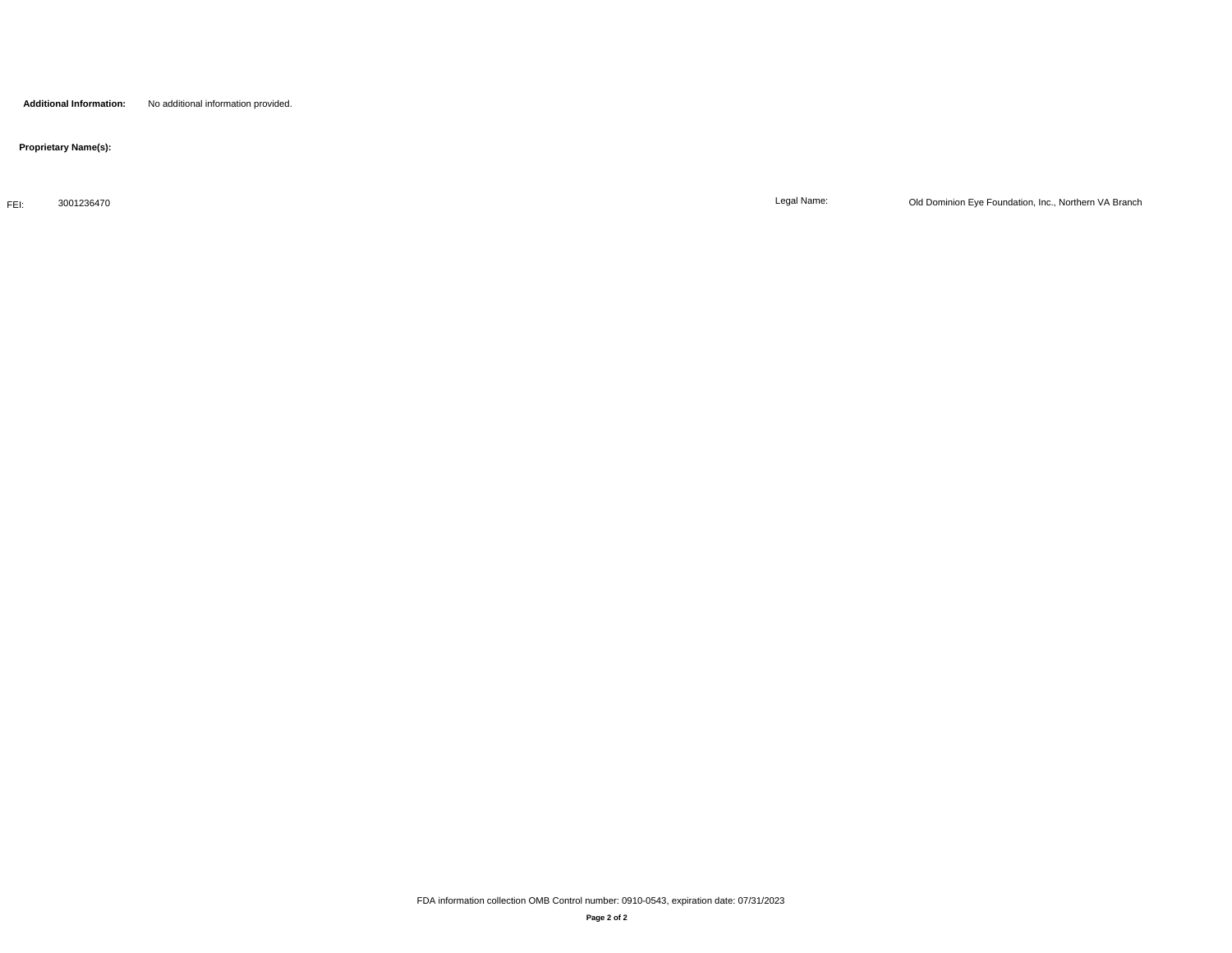| DEPARTMENT OF HEALTH AND HUMAN SERVICES<br>PUBLIC HEALTH SERVICE<br>FOOD AND DRUG ADMINISTRATION<br>ESTABLISHMENT REGISTRATION AND LISTING FOR HUMAN CELLS,<br>TISSUES, AND CELLULAR AND TISSUE-BASED PRODUCTS<br>DESCRIBED IN 21 CFR 1271.10 |               |                  |   | FEI: 3001236472                                                                                                         |         |                                |       | <b>Other FDA Registrations:</b> |            |                                                                                                                                                                                                                                                                                                                                  | Reason For Last Submission: Annual Registration/Listing<br>Last Annual Registration Year: 2022<br>Last Registration Receipt Date: 11/17/2021<br>Summary Report Print Date: 12/01/2021 |  |  |  |
|-----------------------------------------------------------------------------------------------------------------------------------------------------------------------------------------------------------------------------------------------|---------------|------------------|---|-------------------------------------------------------------------------------------------------------------------------|---------|--------------------------------|-------|---------------------------------|------------|----------------------------------------------------------------------------------------------------------------------------------------------------------------------------------------------------------------------------------------------------------------------------------------------------------------------------------|---------------------------------------------------------------------------------------------------------------------------------------------------------------------------------------|--|--|--|
| <b>Legal Name and Location:</b><br>Old Dominion Eye Foundation, Inc., Central Southeastern Branch<br>6701 Peters Creek Road<br>Suite 103<br>Roanoke, Virginia 24019                                                                           |               |                  |   | <b>Reporting Official:</b><br>William E Proctor, CEO<br>9200 Arboretum Parkway<br>Suite 104<br>Richmond, Virginia 23236 |         |                                |       |                                 |            | Satellite Recovery Establishment:<br>Yes<br>Parent Manufacturing Establishment FEI No.:<br>3001236469<br><b>Testing For Micro-Organisms Only:</b><br>No<br>Note: FDA acceptance of an establishment registration and HCT/P listing does not<br>constitute a determination that an establishment is in compliance with applicable |                                                                                                                                                                                       |  |  |  |
| <b>USA</b><br>Ext.:<br>Phone: 540-366-4500                                                                                                                                                                                                    |               |                  |   | Phone: 804-860-7540 Ext.<br>bproctor@odef.org                                                                           |         |                                |       |                                 |            | 1271.27(b)).                                                                                                                                                                                                                                                                                                                     | rules and regulations or that the HCT/P is licensed or approved by FDA (21 CFR                                                                                                        |  |  |  |
|                                                                                                                                                                                                                                               |               |                  |   |                                                                                                                         |         | <b>Establishment Functions</b> |       |                                 |            |                                                                                                                                                                                                                                                                                                                                  |                                                                                                                                                                                       |  |  |  |
| HCT/P(s)                                                                                                                                                                                                                                      | Donor Type(s) | Recover   Screen |   | Donor Testing                                                                                                           | Package | Process                        | Store | Label                           | Distribute | Date of<br>Discontinuance                                                                                                                                                                                                                                                                                                        | Date of<br><b>Proprietary Name(s)</b><br>Resumption                                                                                                                                   |  |  |  |
| Amniotic Membrane                                                                                                                                                                                                                             |               |                  |   |                                                                                                                         |         |                                |       |                                 |            |                                                                                                                                                                                                                                                                                                                                  |                                                                                                                                                                                       |  |  |  |
| <b>Blood Vessel</b>                                                                                                                                                                                                                           |               |                  |   |                                                                                                                         |         |                                |       |                                 |            |                                                                                                                                                                                                                                                                                                                                  |                                                                                                                                                                                       |  |  |  |
| Bone                                                                                                                                                                                                                                          |               |                  |   |                                                                                                                         |         |                                |       |                                 |            |                                                                                                                                                                                                                                                                                                                                  |                                                                                                                                                                                       |  |  |  |
| Cardiac Tissue - non-valved                                                                                                                                                                                                                   |               |                  |   |                                                                                                                         |         |                                |       |                                 |            |                                                                                                                                                                                                                                                                                                                                  |                                                                                                                                                                                       |  |  |  |
| Cartilage                                                                                                                                                                                                                                     |               |                  |   |                                                                                                                         |         |                                |       |                                 |            |                                                                                                                                                                                                                                                                                                                                  |                                                                                                                                                                                       |  |  |  |
| Cornea                                                                                                                                                                                                                                        |               | X                | X |                                                                                                                         |         |                                |       | X                               |            |                                                                                                                                                                                                                                                                                                                                  |                                                                                                                                                                                       |  |  |  |
| Dura Mater                                                                                                                                                                                                                                    |               |                  |   |                                                                                                                         |         |                                |       |                                 |            |                                                                                                                                                                                                                                                                                                                                  |                                                                                                                                                                                       |  |  |  |
| Embryo                                                                                                                                                                                                                                        |               |                  |   |                                                                                                                         |         |                                |       |                                 |            |                                                                                                                                                                                                                                                                                                                                  |                                                                                                                                                                                       |  |  |  |
| Fascia                                                                                                                                                                                                                                        |               |                  |   |                                                                                                                         |         |                                |       |                                 |            |                                                                                                                                                                                                                                                                                                                                  |                                                                                                                                                                                       |  |  |  |
| <b>Heart Valve</b>                                                                                                                                                                                                                            |               |                  |   |                                                                                                                         |         |                                |       |                                 |            |                                                                                                                                                                                                                                                                                                                                  |                                                                                                                                                                                       |  |  |  |
| <b>HPC Apheresis</b>                                                                                                                                                                                                                          |               |                  |   |                                                                                                                         |         |                                |       |                                 |            |                                                                                                                                                                                                                                                                                                                                  |                                                                                                                                                                                       |  |  |  |
| <b>HPC Cord Blood</b>                                                                                                                                                                                                                         |               |                  |   |                                                                                                                         |         |                                |       |                                 |            |                                                                                                                                                                                                                                                                                                                                  |                                                                                                                                                                                       |  |  |  |
| Ligament                                                                                                                                                                                                                                      |               |                  |   |                                                                                                                         |         |                                |       |                                 |            |                                                                                                                                                                                                                                                                                                                                  |                                                                                                                                                                                       |  |  |  |
| Nerve Tissue                                                                                                                                                                                                                                  |               |                  |   |                                                                                                                         |         |                                |       |                                 |            |                                                                                                                                                                                                                                                                                                                                  |                                                                                                                                                                                       |  |  |  |
| Oocyte                                                                                                                                                                                                                                        |               |                  |   |                                                                                                                         |         |                                |       |                                 |            |                                                                                                                                                                                                                                                                                                                                  |                                                                                                                                                                                       |  |  |  |
| Ovarian Tissue                                                                                                                                                                                                                                |               |                  |   |                                                                                                                         |         |                                |       |                                 |            |                                                                                                                                                                                                                                                                                                                                  |                                                                                                                                                                                       |  |  |  |
| Pancreatic Islet Cells - autologous                                                                                                                                                                                                           |               |                  |   |                                                                                                                         |         |                                |       |                                 |            |                                                                                                                                                                                                                                                                                                                                  |                                                                                                                                                                                       |  |  |  |
| Parathyroid                                                                                                                                                                                                                                   |               |                  |   |                                                                                                                         |         |                                |       |                                 |            |                                                                                                                                                                                                                                                                                                                                  |                                                                                                                                                                                       |  |  |  |
| Pericardium                                                                                                                                                                                                                                   |               |                  |   |                                                                                                                         |         |                                |       |                                 |            |                                                                                                                                                                                                                                                                                                                                  |                                                                                                                                                                                       |  |  |  |
| Peripheral Blood Mononuclear Cells                                                                                                                                                                                                            |               |                  |   |                                                                                                                         |         |                                |       |                                 |            |                                                                                                                                                                                                                                                                                                                                  |                                                                                                                                                                                       |  |  |  |
| Peritoneal Membrane                                                                                                                                                                                                                           |               |                  |   |                                                                                                                         |         |                                |       |                                 |            |                                                                                                                                                                                                                                                                                                                                  |                                                                                                                                                                                       |  |  |  |
| Sclera                                                                                                                                                                                                                                        |               | X                | X |                                                                                                                         |         |                                |       | X                               |            |                                                                                                                                                                                                                                                                                                                                  |                                                                                                                                                                                       |  |  |  |
| Semen                                                                                                                                                                                                                                         |               |                  |   |                                                                                                                         |         |                                |       |                                 |            |                                                                                                                                                                                                                                                                                                                                  |                                                                                                                                                                                       |  |  |  |
| Skin                                                                                                                                                                                                                                          |               |                  |   |                                                                                                                         |         |                                |       |                                 |            |                                                                                                                                                                                                                                                                                                                                  |                                                                                                                                                                                       |  |  |  |
| Tendon                                                                                                                                                                                                                                        |               |                  |   |                                                                                                                         |         |                                |       |                                 |            |                                                                                                                                                                                                                                                                                                                                  |                                                                                                                                                                                       |  |  |  |
| <b>Testicular Tissue</b>                                                                                                                                                                                                                      |               |                  |   |                                                                                                                         |         |                                |       |                                 |            |                                                                                                                                                                                                                                                                                                                                  |                                                                                                                                                                                       |  |  |  |
| <b>Tooth Pulp</b>                                                                                                                                                                                                                             |               |                  |   |                                                                                                                         |         |                                |       |                                 |            |                                                                                                                                                                                                                                                                                                                                  |                                                                                                                                                                                       |  |  |  |
| <b>Umbilical Cord Tissue</b>                                                                                                                                                                                                                  |               |                  |   |                                                                                                                         |         |                                |       |                                 |            |                                                                                                                                                                                                                                                                                                                                  |                                                                                                                                                                                       |  |  |  |